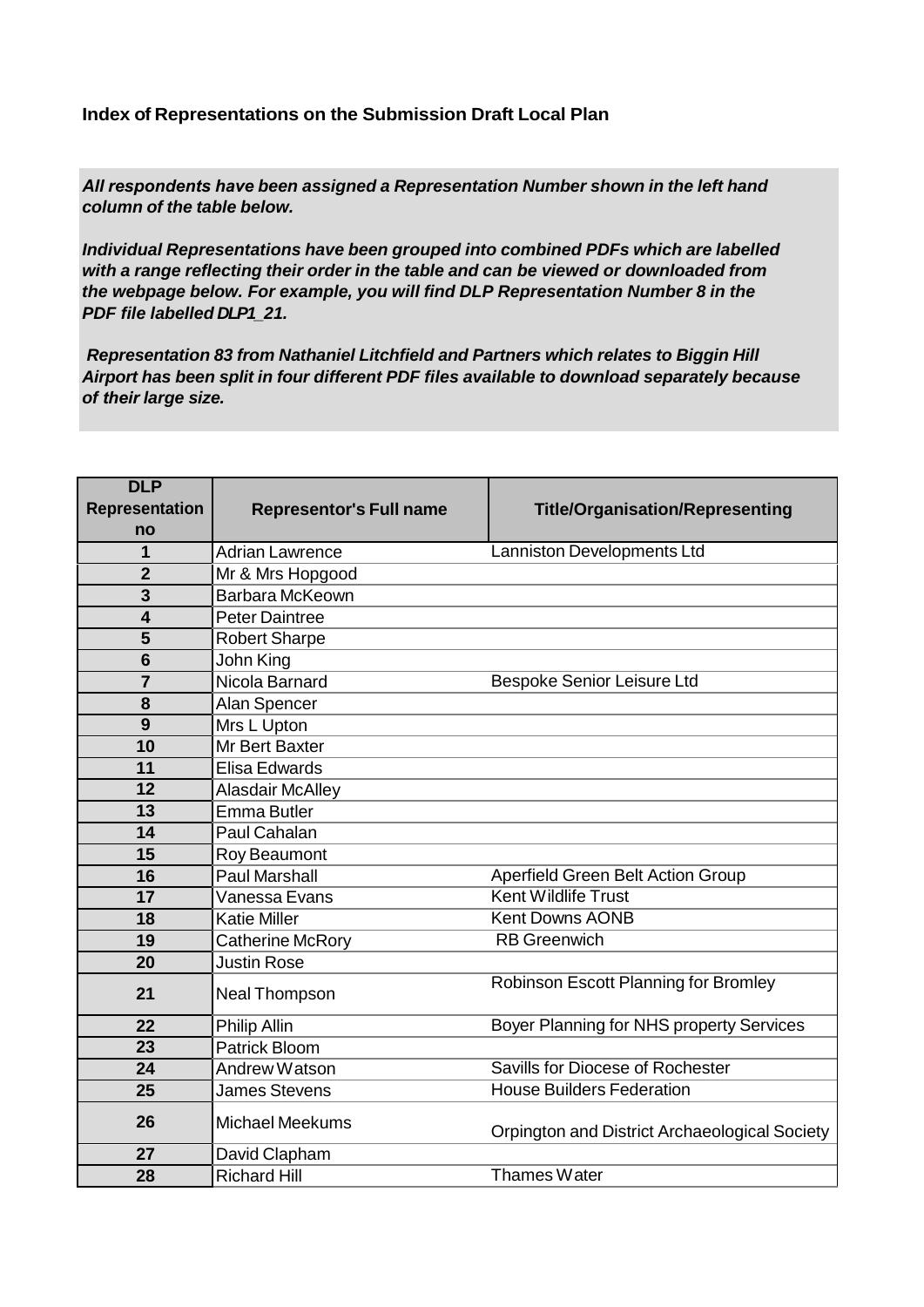| 29 | Mrs Malcolm Hill                                            |                                                               |
|----|-------------------------------------------------------------|---------------------------------------------------------------|
| 30 | Mr Hough                                                    | <b>Sigma Planning Services for South East</b><br>Living group |
| 31 | Mr Ozay Ozay                                                |                                                               |
| 32 | Mr Martin Cooper                                            |                                                               |
| 33 | Mr Andrew Hayward                                           |                                                               |
| 34 | <b>Emma Talbot</b>                                          | London Borough of Lewisham                                    |
| 35 | <b>Patricia Collins</b>                                     |                                                               |
| 36 | Thomas Leigh                                                | Colliers, for Aberdeen Asset Management                       |
| 37 | Mr Peter Allsop                                             |                                                               |
| 38 | <b>Alice Roberts</b>                                        | <b>CPRE London</b>                                            |
| 39 | Andrew Dorrian,                                             | <b>Transport for London</b>                                   |
| 40 | Lucy Bird                                                   | <b>St William Homes</b>                                       |
| 41 | David Graham                                                | Daniel Watney for Prime Place                                 |
| 42 | <b>Alison Stammers</b>                                      | <b>Friends of Chislehurst Recreation Grounds</b>              |
| 43 | Sarah Williams                                              | Sustain                                                       |
| 44 | Stephanie O'Callaghan                                       | <b>Quod for Scotia Gas Networks</b>                           |
| 45 | <b>Mary Dawes</b>                                           | <b>Bromley Common Allotment Garden</b><br>Association         |
| 46 | <b>Holly Chapman</b>                                        | Hume Planning                                                 |
| 47 | <b>Tim Rainbird</b>                                         | Quod for Industrial Property Investment Fund                  |
| 48 | Samantha Powell                                             |                                                               |
| 48 | <b>Jeff Field</b>                                           | JLL for Education Funding Agency                              |
| 48 | Samantha Powell                                             | <b>Education Funding Agency</b>                               |
| 49 | Mr Ross Anthony                                             | <b>The Theatres Trust</b>                                     |
| 50 | David Phillips, Strutt & Parker, Iris<br><b>Estates Ltd</b> |                                                               |
| 51 | <b>Charles Murith</b>                                       | <b>Environment Agency</b>                                     |
| 52 | Steve Taylor, Network Rail                                  |                                                               |
| 53 | Steve Dennington                                            | London Borough of Croydon                                     |
| 54 | <b>Steven Butterworth</b>                                   | <b>NLP</b> for Tesco                                          |
| 55 | Peter Keenan, Peter Brett for lain                          | <b>Allsop Next Group</b>                                      |
| 56 | <b>David Morris</b>                                         |                                                               |
| 57 | <b>Ben Read</b>                                             | Rapleys for Associated British Foods                          |
| 58 | Dale Greetham                                               | Sport England                                                 |
| 59 | <b>Matthew Frith</b>                                        | <b>London Wildlife Trust</b>                                  |
| 60 | Dr Malcolm Hockaday                                         | <b>NLP for Development Securities PLC</b>                     |
| 61 | Kieran Wheeler                                              | <b>Savills for Bellway Homes</b>                              |
| 62 | <b>Cherrie Mendoza</b>                                      | <b>Highways England</b>                                       |
| 63 | Jonathan Best, Montagu Evans                                | <b>Travis Perkins</b>                                         |
| 64 | Mark Harris, Barton Willmore for<br>Mr & Mrs Vansteenkiste  |                                                               |
| 65 | Charles Mills, Daniel Watney                                | <b>Fairworth Gospel Halls Trust</b>                           |
| 66 | Victoria Barrett                                            | NLP for LaSalle Investment Management                         |
| 67 | Nick Taylor                                                 | <b>Carter Jonas for Beckenham Trustees</b>                    |
| 68 | Nick Taylor                                                 | <b>Carter Jonas for Beckenham Trustees</b>                    |
| 69 | Nick Ireland                                                | <b>GL Hearn for Milton Mvi</b>                                |
| 70 | <b>Helen McIntosh</b>                                       | South East London Chamber of Commerce                         |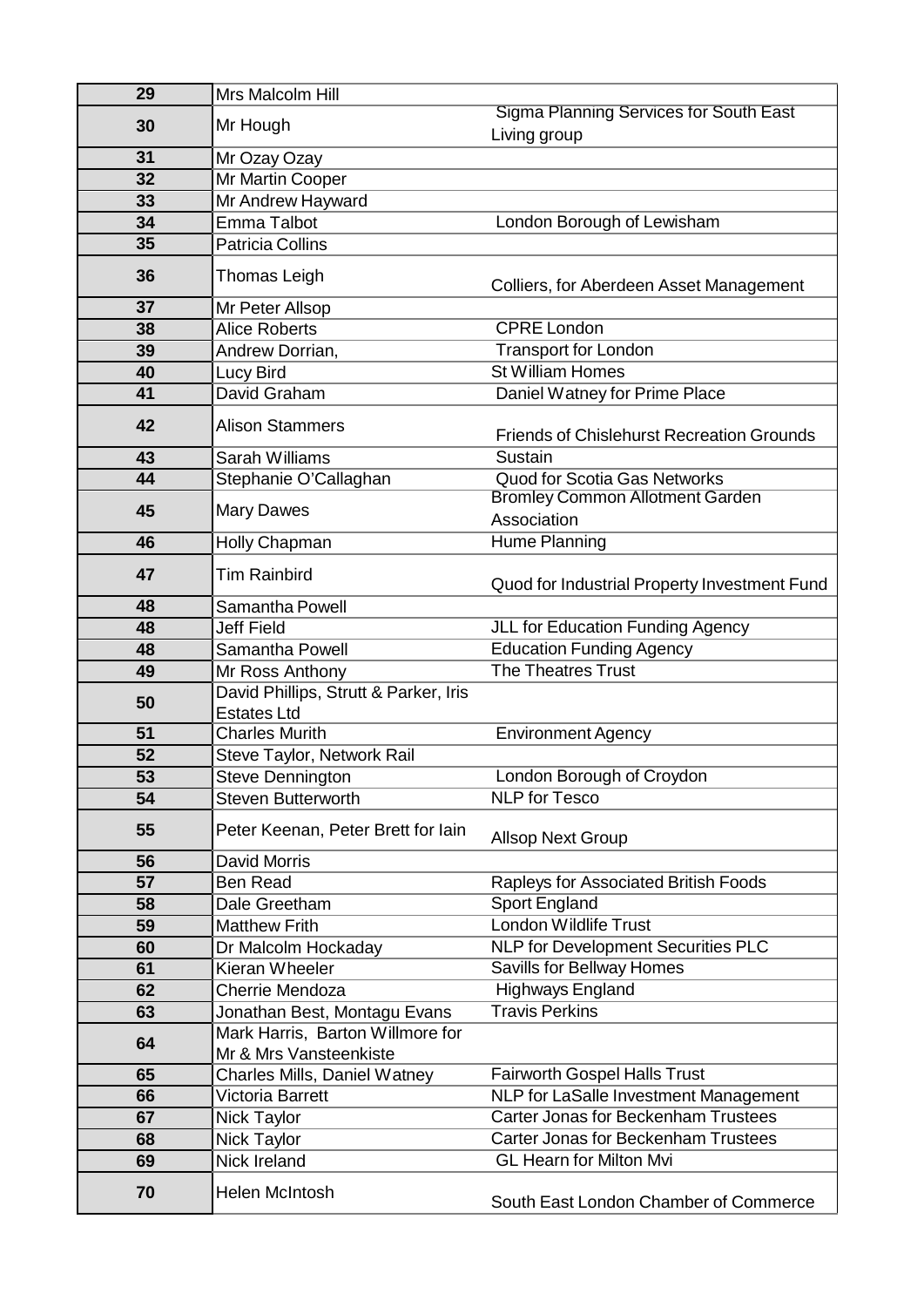| 71      | <b>Tony Allen</b>                     | <b>The Chislehurst Society</b>                                     |
|---------|---------------------------------------|--------------------------------------------------------------------|
| 72      | Mr and Mrs Hutchinson                 |                                                                    |
| 73      | Javier Rojo                           |                                                                    |
| 74      | Tom Tooley                            |                                                                    |
| 75      | <b>Keith Austin</b>                   |                                                                    |
| 76      | Michael Bird and Tracey Cummings      |                                                                    |
|         |                                       |                                                                    |
| 77      | <b>Steve Hancock</b>                  | Robinson Escott Planning on behalf of                              |
| 78      | Robert McQuillan                      | <b>Bromley Business Centre</b>                                     |
|         |                                       | Robinson Escott Planning on behalf of                              |
| 79      | John Escott                           | Crystal Palace Football Club Ltd                                   |
| 80      | Vanessa Allen                         | Labour Group                                                       |
| 81      | <b>Lesley Hewett</b>                  |                                                                    |
| 82      | Jenny Ding                            |                                                                    |
|         |                                       | Nathaniael Lichfield and Partners for Biggin                       |
| 83      | <b>Matthew Spry</b>                   | <b>Hill Airport Ltd</b>                                            |
| 84      | <b>Clive Lees</b>                     |                                                                    |
|         |                                       | Ravensbourne Valley Preservation Society                           |
| 85      | <b>John Street</b>                    |                                                                    |
| 86      | Will Edmonds                          | Montagu Evans for Taylor Wimpey                                    |
| 87      |                                       | Robinson Escott Planning on behalf of Mr P                         |
|         | John Escott                           | Antill                                                             |
| 88      | <b>Lily Mahoney</b>                   | <b>Sevenoaks District Council</b>                                  |
| 89      | John Escott                           | Robinson Escott Planning on behalf of                              |
|         |                                       | Langford Walker Ltd                                                |
| 90      | John Escott<br>John Escott            | Robinson Escott Planning on behalf of                              |
|         |                                       | Lansdown Asset Management<br>Robinson Escott Planning on behalf of |
| 91      |                                       | Joseph Samuel Corporation                                          |
|         |                                       | Robinson Escott Planning on behalf of                              |
| 92      | John Escott                           | Langford Walker Ltd                                                |
| 93      | <b>Keith Tonner</b>                   |                                                                    |
| 94      | <b>Clare Loops</b>                    | London Borough of Bexley                                           |
| 95      | Diana Thomson                         |                                                                    |
|         |                                       | <b>Partners</b>                                                    |
| 96      | Simon Fowler                          | <b>GVA</b>                                                         |
| 97      | John Escott                           | Robinson Escott Planning on behalf of                              |
| 98      | Ishpi Blatchley                       | <b>Bromley Football Club</b>                                       |
| 99      | Miranda Spatchurst                    |                                                                    |
| 100     | <b>Barbara and Peter Herriot</b>      |                                                                    |
| 101     | <b>Bob McQuillan for Richard Tear</b> |                                                                    |
| 102     | <b>Russel Matthusek</b>               |                                                                    |
| 103     | <b>Lindy Springett</b>                |                                                                    |
| 104     | Mr & Mrs J H Milton                   |                                                                    |
| 105     | <b>Cherry Slater</b>                  |                                                                    |
| 106     | David Black                           |                                                                    |
| 107     | <b>Keith Adams</b>                    |                                                                    |
| 108     | <b>Jen Sanders</b>                    | Jones Lang LaSalle for Legal and General                           |
| 109-110 | John Escott                           | Robinson Escott Planning                                           |
| 111     | <b>Francis Bernstein</b>              |                                                                    |
|         |                                       |                                                                    |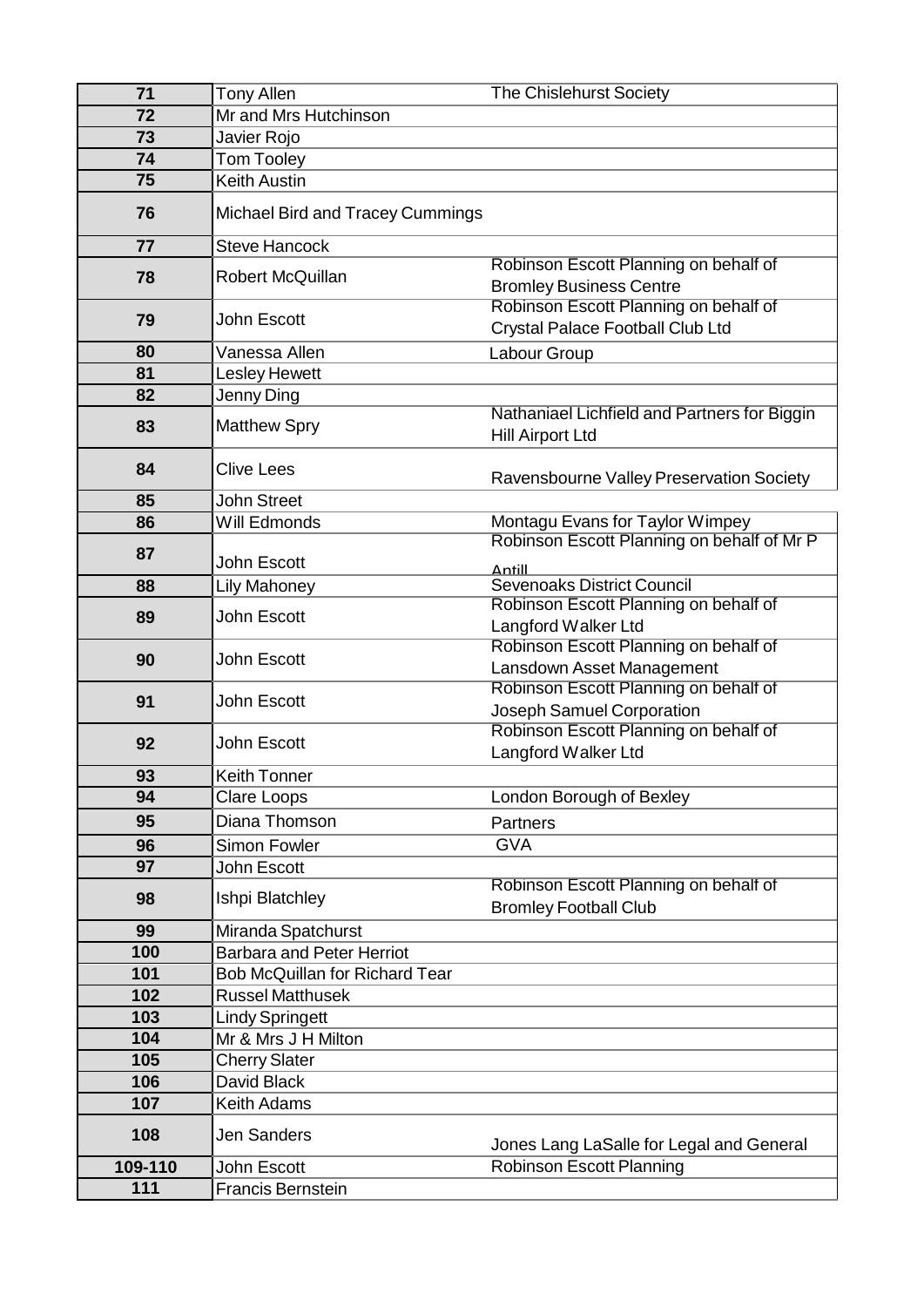| 112-118        | John Escott                        | <b>Robinson Escott Planning</b>                                  |
|----------------|------------------------------------|------------------------------------------------------------------|
| 119            | Ken Lewington                      | The Crystal Palace Foundation                                    |
| 120            | <b>Stuart Summers</b>              |                                                                  |
| 121            | <b>Matthew Blythin</b>             | Club                                                             |
| 122            | Sean McGrath                       | Indigo Planning on behalf of Land<br>Improvements Holdings (LIH) |
| 123-124        | Gillian Kavanagh                   | Savills on behalf of Legal & General                             |
| 125            | Jennifer Peters,                   | <b>Greater London Authority</b>                                  |
| <b>125 bis</b> | Juliemma Mc Loughlin               | <b>Greater London Authority</b>                                  |
| 126            | Daniel Miller                      | <b>Shortlands Residents Association</b>                          |
| 127            | John Tiley                         |                                                                  |
| 128            | Davina Misroch                     |                                                                  |
| 129            | <b>Maria Martinez</b>              |                                                                  |
| 130            | <b>Andrew Pope</b>                 |                                                                  |
| 131            | Gillian Bailey                     |                                                                  |
| 132            | Andrew Howcroft                    |                                                                  |
| 133            | Philippa Loades                    |                                                                  |
| 134            | <b>Chris Francis</b>               | West and Partners for Dylon 2 Ltd                                |
| 135            | <b>Chris Francis</b>               | <b>West and Partners for Relta Ltd</b>                           |
| 136            | Matt Walker                        |                                                                  |
| 137            | AnthonyJohnson                     | <b>Bushell Way Residents Association</b>                         |
| 138            | <b>Andy Black</b>                  | <b>PRP for CALA Homes</b>                                        |
| 139            | Susan Savage                       |                                                                  |
| 140            | Morag Hughes                       |                                                                  |
| 141            | Joanne Smith                       |                                                                  |
| 142            | Andrew and Kate Brown              |                                                                  |
| 143            | <b>Bob Neill MP</b>                |                                                                  |
| 144            | Alan and Linda Howes               |                                                                  |
| 145            | Joan and Graeme Shankland          |                                                                  |
| 146            | <b>David Sterling</b>              |                                                                  |
| 147            | Patrick Holden                     | Babbacombe Road Residents' Association                           |
| 148            | <b>Tony Banfield</b>               | Friends of Bromley Town Parks & Gardens                          |
| 149            | Neeraj Dixit                       | <b>CBRE for Mike Corby Management</b>                            |
| 150            | Clare Manzi                        |                                                                  |
| 151            | <b>Ann Garrett</b>                 | Bromley Friends of the Earth                                     |
| 152            | John Street                        | <b>Bromley Green Party</b>                                       |
| 153            | Chris Taylor                       | <b>Orpington Labour Party</b>                                    |
| 154            | Michele Crisp                      |                                                                  |
| 155            | Alan Duncan                        | The Beckenham Society                                            |
| 156            | Karen Weekes and Keyna<br>Mendonca |                                                                  |
| 157            | Senaka Weeraman                    |                                                                  |
| 158            | Tonina Hoang                       |                                                                  |
| 159            | Judith John                        |                                                                  |
| 160            | <b>Chris Burton</b>                |                                                                  |
| 161            | Giorgio Ricci                      |                                                                  |
| 162            | Sandeep Kohli                      |                                                                  |
| 163            | <b>Michael Lebbie</b>              |                                                                  |
| 164            | Ross Jones                         |                                                                  |
| 165            | <b>Steve Barnes</b>                | <b>Downe Residents Association</b>                               |